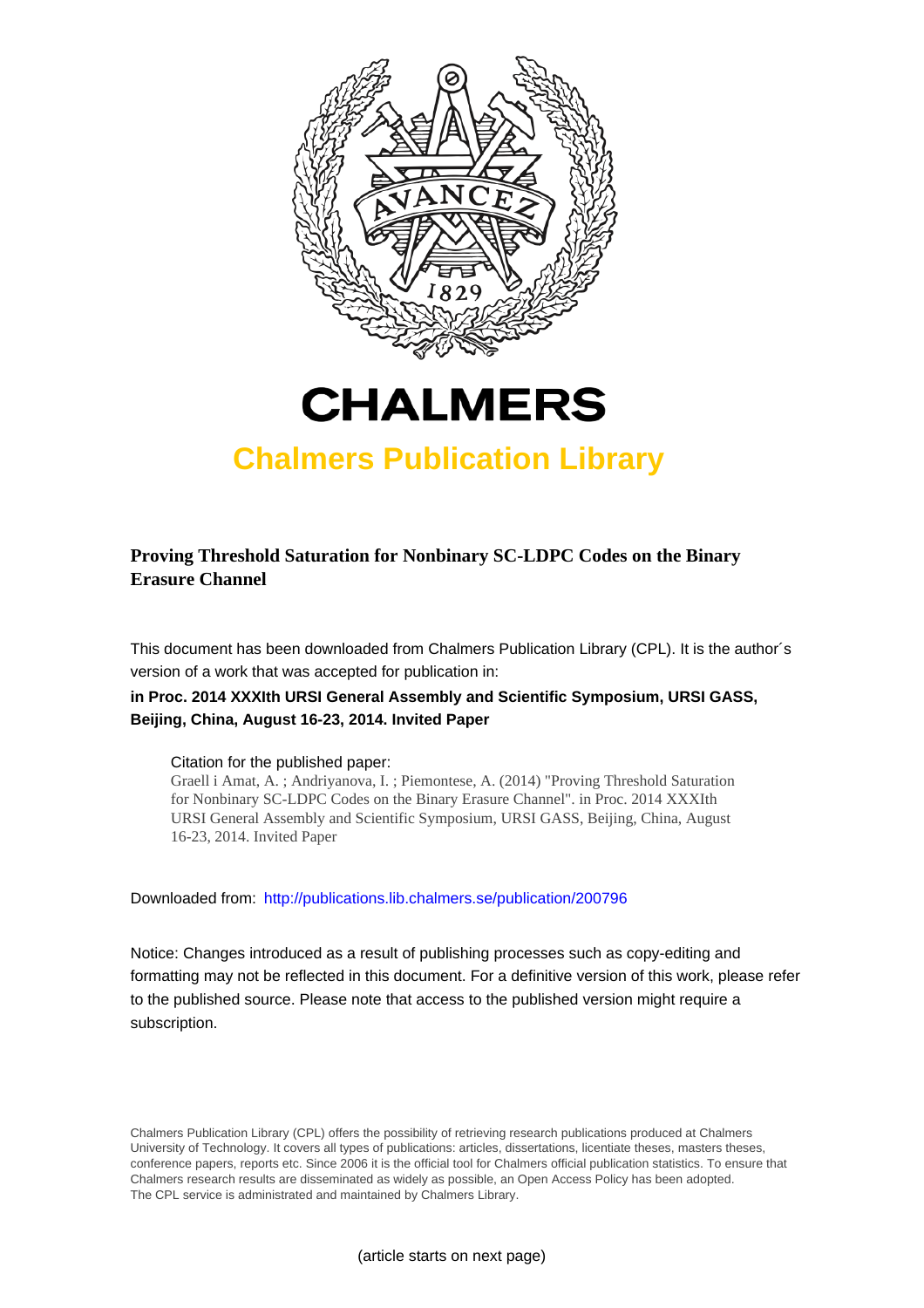# Proving Threshold Saturation for Nonbinary SC-LDPC Codes on the Binary Erasure Channel

Alexandre Graell i Amat† , Iryna Andriyanova‡ , Amina Piemontese<sup>∗</sup>

† Department of Signals and Systems, Chalmers University of Technology, Gothenburg, Sweden

‡ETIS Laboratory, ENSEA/University of Cergy-Pontoise/CNRS, Cergy-Pontoise, France

∗Universita di Parma, Dipartimento di Ingegneria dell'Informazione, Viale G. P. Usberti 181/A, Parma, Italy `

*Abstract*—We analyze nonbinary spatially-coupled low-density parity-check (SC-LDPC) codes built on the general linear group for transmission over the binary erasure channel. We prove threshold saturation of the belief propagation decoding to the potential threshold, by generalizing the proof technique based on potential functions recently introduced by Yedla *et al.*. The existence of the potential function is also discussed for a vector sparse system in the general case, and some existence conditions are developed. We finally give density evolution and simulation results for several nonbinary SC-LDPC code ensembles.

#### I. INTRODUCTION

Spatial coupling of low-density parity-check (LDPC) codes has revealed as a powerful technique to construct codes that universally achieve capacity for many channels under belief propagation (BP) decoding. The main principle behind this outstanding behavior is the convergence of the BP threshold to the maximum a posteriori (MAP) threshold of the underlying block code ensemble, a phenomenon known as threshold saturation [1]. The concept of spatial coupling is not exclusive of LDPC codes, and also applies to other scenarios, such as relaying, compressed sensing, and statistical physics. In the realm of coding, spatial coupling has also been recently applied to turbo codes [2].

Nonbinary LDPC codes defined over  $GF(2^m)$  have received an increasing interest in the recent years, since for short-tomoderate block lengths they have been shown to outperform their binary counterparts. Nonbinary spatially-coupled LDPC (SC-LDPC) codes have been considered more recently in, e.g., [3, 4]. In [3] a method to compute an upper bound on the MAP threshold for nonbinary LDPC codes on the binary erasure channel (BEC) was proposed, and it was shown that the MAP threshold of regular ensembles improves with  $m$  and approaches the Shannon limit. It was also empirically shown in [3] that threshold saturation occurs for nonbinary SC-LDPC codes.

In this paper, we prove<sup>1</sup> threshold saturation of the BP threshold of nonbinary SC-LDPC codes on the BEC to the so called potential threshold, which is conjectured to coincide with the MAP threshold. Our proof is based on the proof technique proposed in [6, 7] to prove threshold saturation for (binary) SC-LDPC codes. This technique is based on the observation that the density evolution (DE) equations of LDPC codes form an admissible system for which it is possible to properly define a potential function, and that a fixed point of the DE corresponds to a stationary point of the corresponding potential function. Our proof is a non-trivial generalization of the proof in [7] to accomodate nonbinary SC-LDPC codes. In particular, we discuss the necessary conditions for the existence of the potential function for a vector sparse system in the general case, and show that the potential function in the form of [7] does not exist for nonbinary codes. We also give DE results and simulation results for several nonbinary SC-LDPC code ensembles.

#### *A. Notation and Some Definitions*

We use upper case letters  $F$  to denote scalar functions, bold lowercase letters  $x$  to denote vectors, and bold uppercase letters  $X$  for matrices. We assume all vectors to be row vectors, and we denote by  $\text{vec}(\boldsymbol{X})$  the row vector obtained by transposing the vector of stacked columns of matrix  $X$ .

Let  $\mathbf{x} = (x_1, \dots, x_m)$  be a non-negative vector of length m. The Jacobian of a scalar function  $F(x)$  is defined as  $F' =$  $\frac{\partial F(x)}{\partial x} = \left(\frac{\partial F}{\partial x_1}, \dots, \frac{\partial F}{\partial x_m}\right)$ . Also, we define the Jacobian of a vector function f as  $\mathbf{F}_{d}(x) = f'(x) = \left(\frac{\partial f(x;\varepsilon)_{k}}{\partial x_{n}}\right)$  $\left(\frac{\mathbf{x}}{\partial x_n}\right)$ , where  $k = 1, \ldots, m$  and  $n = 1, \ldots, m$ , and the Hessian of a vector function f as  $\mathbf{F}_{dd}(\mathbf{x}) = \mathbf{f}''(\mathbf{x}) = \left(\frac{\partial \text{vec}(\mathbf{F}_{d}(\mathbf{x}))_k}{\partial x_{m}}\right)$  $\frac{(\boldsymbol{F}_{\mathrm{d}}(\boldsymbol{x}))_k}{\partial x_n} \bigg).$ 

## II. DENSITY EVOLUTION FOR  $(d_v, d_c, m)$  AND  $(d_{\mathrm{v}}, d_{\mathrm{c}}, m, L, \mathbf{w})$  LDPC CODE ENSEMBLES OVER  $\mathrm{GF}(2^m)$

We consider transmission over a BEC with erasure probability  $\varepsilon$ , denoted by BEC( $\varepsilon$ ), using nonbinary LDPC codes defined over the general linear group. The code symbols are elements of the binary vector space  $GF(2^m)$ , of dimension  $m$ , and we transmit on the BEC the  $m$ -tuples representing their binary image. We denote a regular nonbinary LDPC code ensemble over GF( $2^m$ ) as  $(d_v, d_c, m)$ , where  $d_v$  and  $d_c$ denote the variable node degree and the check node degree, respectively. In this paper, we will also consider the regular  $(d_v, d_c, m, L, w)$  SC-LDPC code ensembles described in [1], where L denotes the spatial dimension, and  $w > 0$  is the *smoothing* parameter. This ensemble is obtained by placing L sets of variable nodes of degree  $d_v$  at positions  $t \in \{1, \ldots, L\}$ . A variable node at position t has  $d_v$  connections to check nodes at positions from the range  $[t, t + w - 1]$ . For each connection, the position of the check node is uniformly

Research supported by the Swedish Research Council under grant #2011- 5961, the Swedish Foundation for Strategic Research (SSF) under the Gustaf Dalén project IMF11-0077, and the Adlerbert Research Foundation.

<sup>&</sup>lt;sup>1</sup>The proofs of the main results in this paper can be found in the extended version of the paper [5].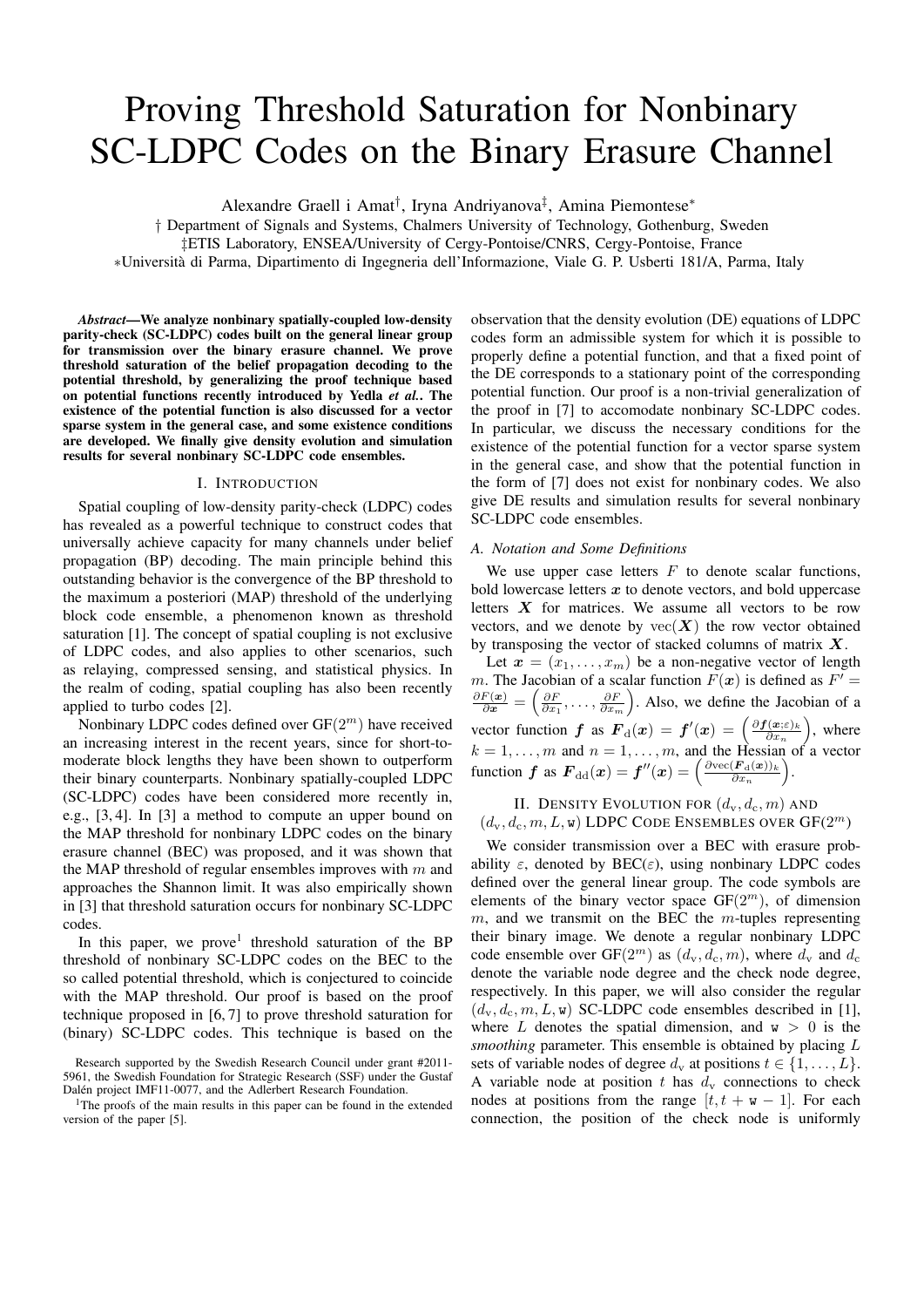and independently chosen from that range. A (terminated)  $(d_v, d_c, m, L, w)$  SC-LDPC code ensemble is defined by the parity-check matrix

$$
H = \begin{bmatrix} H_0(1) & & & \\ \vdots & \ddots & & \\ H_{n-1}(1) & & & \\ & \ddots & & \vdots \\ & & \ddots & \vdots \\ & & & H_{n-1}(L) \end{bmatrix}.
$$

Each submatrix  $\mathbf{H}_i(t)$  is a sparse  $(M d_{\rm v}/d_c) \times M$  nonbinary matrix, where  $M$  is the number of variable nodes in each position and  $Md_v/d_c$  the number of check nodes in each position. It is important to note that the check node degrees corresponding to the first and last couple of positions is lower than  $d_c$ , i.e., the graph shows some irregularities. These irregularities lead to a locally better decoding (at the expense of a rate loss, which vanishes with  $L$ ) and are the responsible for the outstanding performance of SC-LDPC codes.

In general, the messages exchanged in the BP decoding of nonbinary LDPC codes are real vectors of length  $2<sup>m</sup>$ , the ith element of which representing the a posteriori probability that the symbol is  $i$ . For the DE on the BEC, however, it is sufficient to keep track of the dimension of the messages exchanged. Therefore, the DE simplifies to the exchange of messages of length  $m + 1$ , where the *i*th entry of the message is the probability that the message has dimension  $i$ .

## A.  $(d_v, d_c, m)$  *Regular LDPC Code Ensemble over*  $GF(2^m)$

Consider a  $(d_v, d_c, m)$  ensemble over  $GF(2<sup>m</sup>)$ , used for transmission over the BEC( $\varepsilon$ ). Let  $\mathbf{x}_{\circ}^{\ell} = (x_{\circ 0}^{\ell}, \dots, x_{\circ m}^{\ell})$ and  $y_0^{\ell} = (y_{00}^{\ell}, \dots, y_{0m}^{\ell})$  be probability vectors of length  $m+1$ , where  $x_{oi}^{\ell}$  (resp.  $y_{oi}^{\ell}$ ) is the probability that a message from (resp. to) variable nodes at iteration  $\ell$  has dimension i,  $0 \leq i \leq m$ . The DE updates for the variable nodes and the check nodes at iteration  $\ell$  are described by

$$
\boldsymbol{x}^\ell_\circ = \boldsymbol{f}_\circ(\boldsymbol{y}^\ell_\circ;\varepsilon), \quad \boldsymbol{y}^\ell_\circ = \boldsymbol{g}_\circ(\boldsymbol{x}^{\ell-1}_\circ).
$$

where  $\boldsymbol{f}$ <sub>o</sub> =  $(f_{\circ 0}, \ldots, f_{\circ m})$  and  $\boldsymbol{g}_{\circ}$  =  $(g_{\circ 0}, \ldots, g_{\circ m})$  are functions from  $[0,1]^{m+1}$  to  $[0,1]^{m+1}$ , defined as

$$
\boldsymbol{f}_{\circ}(\boldsymbol{y}_{\circ};\varepsilon)=\boldsymbol{p}_{\circ}(\varepsilon)\boxdot\left(\Box^{d_{\rm v}-1}\boldsymbol{y}_{\circ}\right),\qquad\qquad(1)
$$

$$
\boldsymbol{g}_{\circ}(\boldsymbol{x}_{\circ}) = \boxtimes^{d_{\rm c}-1} \boldsymbol{x}_{\circ}. \tag{2}
$$

For two probability vectors  $a_0$  and  $b_0$  of length  $m + 1$ , the operations  $\Box$  and  $\overline{\boxtimes}$  in (1)-(2) are defined as

$$
[\bm{a}_{\circ} \boxdot \bm{b}_{\circ}]_k = \sum_{i=k}^m \sum_{j=k}^{k+m-1} V_{i,j,k}^m a_{\circ i} b_{\circ j}, \quad k = 0, \ldots, m, \quad (3)
$$

$$
[\boldsymbol{a}_{\circ} \boxtimes \boldsymbol{b}_{\circ}]_k = \sum_{i=0}^k \sum_{j=k-i}^k C_{i,j,k}^m a_{\circ i} b_{\circ j}, \quad k = 0, \dots, m, \quad (4)
$$

where  $V_{i,j,k}^m$  is the probability of choosing a subspace of dimension  $j$  whose intersection with a subspace of dimension i has dimension k, and  $C_{i,j,k}^m$  is the probability of choosing a subspace of dimension  $\hat{j}$  whose sum with a subspace of dimension i has dimension  $k$  (see [5] for details). Moreover,

we define  $\Box^{d_v-1}a_\circ = a_\circ \Box a_\circ \Box \cdots \Box a_\circ$  with  $d_v - 1$  terms  $a_0$  (i.e.,  $\Box^1 a_0 = a_0$ ), and  $\boxtimes^{d_v-1} a = a_0 \boxtimes a_0 \boxtimes \cdots \boxtimes a_0$  with  $d_{v} - 1$  terms  $\boldsymbol{a}_{o}$  (i.e.,  $\boxtimes^{1} \boldsymbol{a}_{o} = \boldsymbol{a}_{o}$ ).

In (1)  $p_0$  is a row vector of length  $m + 1$ , the *i*th element of which being the probability that the channel message has dimension  $i$ ,

$$
\boldsymbol{p}_{\circ i}(\varepsilon) = \binom{m}{i} \varepsilon^i (1-\varepsilon)^{m-i}, \ i = 0, \cdots, m. \tag{5}
$$

Also,  $x^0_\circ = p_\circ$ .

The fixed-point DE equation for  $x_0 = x_0^{\infty}$  is

$$
x_{\circ} = \boldsymbol{f}_{\circ}(\boldsymbol{g}_{\circ}(\boldsymbol{x}_{\circ}); \varepsilon). \tag{6}
$$

Note that decoding is successful when the DE equation converges to  $\mathbf{x}_{\circ}^{\infty} = (1, 0, \dots, 0).$ 

The proof technique in [7] requires monotone vector functions for the variable node and the check node updates. It can be shown that  $f_\circ$  and  $g_\circ$  are not monotone, hence cannot be used directly. In the following, we rewrite the DE equation in (6) in a more suitable form to prove threshold saturation.

*Definition 1:* Given a probability vector  $x_{\circ}$ , define the CCDF vector  $\mathbf{x} = (x_1, \ldots, x_m)$ , where  $x_i = \sum_{k=i}^m x_{\text{ok}}$ . We also define  $x_{m+1} = 0$ . Then, it follows that  $x_{\circ i} = x_i - x_{i+1}$ . Note also that  $x_0 = 1$ . For simplicity of further notation, let  $x^{-1} = (1, x_1, \ldots, x_{m-1})$  denote a right shift of x with a prepended 1.

Considering the CCDF vectors  $x$ ,  $y$  and  $p$ , we can define new vector functions  $f(y; \varepsilon)$  and  $g(x)$ , with

$$
f_i = \sum_{k=i}^m f_{\circ k}(\mathbf{y}_{\circ}; \varepsilon) = \sum_{k=i}^m \left[ (\mathbf{p}^{-1} - \mathbf{p}) \boxdot (\boxdot^{d_{\mathrm{v}}-1}(\mathbf{y}^{-1} - \mathbf{y})) \right]_k
$$
  

$$
g_i = \sum_{k=i}^m g_{\circ k}(\mathbf{x}_{\circ}) = \sum_{k=i}^m \left[ \boxtimes^{d_{\mathrm{c}}-1} (\mathbf{x}^{-1} - \mathbf{x}) \right]_k.
$$

Then, the DE equation (6) can be written in an equivalent form as

$$
\boldsymbol{x} = \boldsymbol{f}(\boldsymbol{g}(\boldsymbol{x}); \varepsilon). \tag{7}
$$

*Theorem 1:* The functions  $f(x; \varepsilon)$  and  $g(x)$  are increasing in  $x$ .

*Corollary 1:* The density evolution for regular nonbinary LDPC codes given by (7) converges to a fixed point.

Successful decoding corresponds to convergence of the DE equation (7) to the fixed point  $\mathbf{x}^{\infty} = \mathbf{0} = (0, 0, \dots, 0)$ .

For later use, we denote by  $X$  the set of all possible values of x. Likewise, we denote by  $\mathcal{Y}/\mathcal{E}$  the set of all possible values of  $\mathbf{u}/\varepsilon$ . For nonbinary codes and for some  $\varepsilon$ ,

$$
\mathcal{E}: 0 \le \varepsilon \le 1,
$$
  

$$
\mathcal{X}: 0 \le x_i \le \mathbf{p}_{\varepsilon,i}, \quad \mathcal{Y}: 0 \le y_i \le 1, \quad 1 \le i \le m.
$$

Vector functions  $f$  and  $g$  have several properties which will be useful for the proof of threshold saturation in Section III.

*Lemma 1:* Consider  $f(y; \varepsilon)$  and  $g(x)$  defined above. For  $x \in \mathcal{X}$  and  $y \in \mathcal{Y}$ ,

- 1)  $f(y; \varepsilon)$  and  $g(x)$  are nonnegative vectors;
- 2)  $f(y; \varepsilon)$  is differentiable in y and  $g(x)$  is twice differentiable in  $x$ ;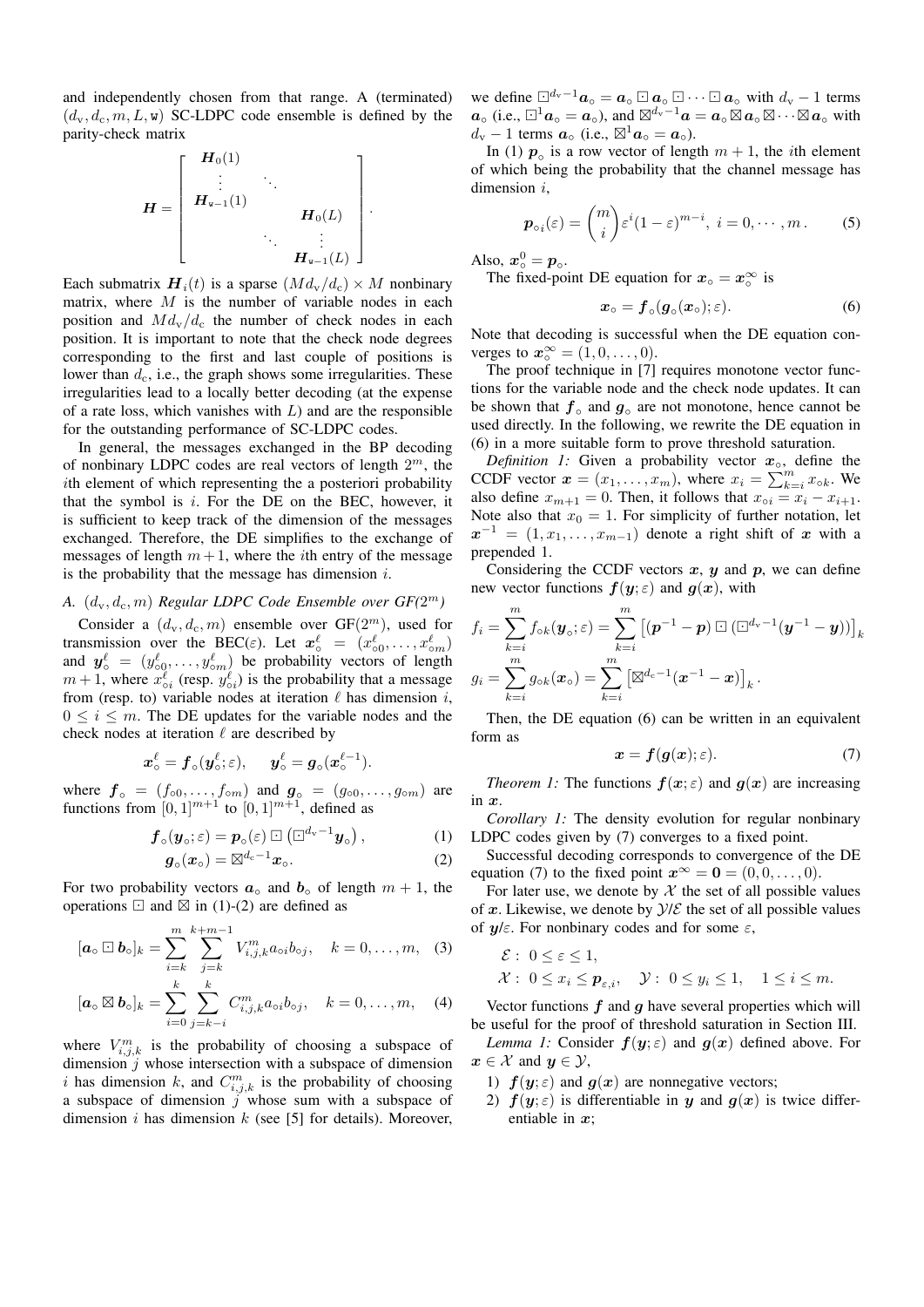- 3)  $f(0; \varepsilon) = f(y; 0) = g(0) = 0;$
- 4)  $G_d(x) > 0$ , and it is invertible for  $x \in \mathcal{X} \setminus \{0\};$
- 5)  $f(y; \varepsilon)$  is strictly increasing with  $\varepsilon$ .
- **B.**  $(d_v, d_c, m, L, w)$  *SC-LDPC Code Ensemble over*  $GF(2^m)$

Assume a  $(d_v, d_c, m, L, w)$  ensemble over  $GF(2^m)$  and transmission over the BEC( $\varepsilon$ ). In the form of (7), the fixedpoint DE equations for the  $(d_v, d_c, m, L, w)$  ensemble can be written as

$$
\boldsymbol{x}_i = \frac{1}{\mathsf{w}} \sum_{k=0}^{\mathsf{w}-1} \boldsymbol{f}(\boldsymbol{y}_{i-k}; \varepsilon_{i-k}), \quad \boldsymbol{y}_i = \frac{1}{\mathsf{w}} \sum_{j=0}^{\mathsf{w}-1} \boldsymbol{g}(\boldsymbol{x}_{i+j-k}),
$$

where  $1 \leq i < L + \mathbf{w}$ , and

$$
\varepsilon_i = \begin{cases} \varepsilon, & 1 \le i \le L \\ 0, & 1 \le i - L < \mathbf{w} \end{cases}
$$

.

Collect all CCDF vectors  $x_i$  and  $y_i$  into the  $(L + w -$ 1) × m matrices  $X = (x_1^\mathsf{T}, \dots, x_{L+w-1}^\mathsf{T})^\mathsf{T}$  and  $Y =$  $(\boldsymbol{y}_1^{\mathsf{T}}, \dots, \boldsymbol{y}_{L+w-1}^{\mathsf{T}})^{\mathsf{T}}$ , respectively. Also, let A be the  $L \times (L+\mathcal{I}_{L}^{\mathsf{T}})$  $w - 1$ ) matrix

$$
A = \frac{1}{w} \begin{pmatrix} 1 & 1 & \cdots & 1 & 0 & 0 & \cdots & 0 \\ 0 & 1 & \cdots & 1 & 1 & 0 & \cdots & 0 \\ \vdots & \vdots & \ddots & \vdots & \vdots & \vdots & \ddots & \vdots \\ 0 & 0 & 0 & 0 & 0 & 1 & \cdots & 1 \\ \hline w & & & & L-1 & & \end{pmatrix}
$$

The fixed-point DE equation for the  $(d_v, d_c, m, L, w)$  ensemble can be written in matrix form, similarly as in [7],

$$
\boldsymbol{X} = \boldsymbol{A}^{\mathsf{T}} \boldsymbol{F}(\boldsymbol{A}\boldsymbol{G}(\boldsymbol{X});\varepsilon),
$$

where  $F(Y; \varepsilon)$  is an  $L \times m$  matrix,  $F(Y; \varepsilon)$  =  $(f(\bm{y}_1;\varepsilon)^\mathsf{T},\ldots,f(\bm{y}_L;\varepsilon)^\mathsf{T})^\mathsf{T},$   $\bm{G}(\bm{X})$  is an  $(L+\bm{\mathsf{w}}-1)\times m$ matrix, and  $G(X) = (g(x_1)^T, \ldots, g(x_L + w - 1)^T)^T$ .

## III. POTENTIAL FUNCTION AND A PROOF OF THRESHOLD **SATURATION**

The DE equation (7) for the  $(d_v, d_c, m)$  regular ensemble describes a vector admissible system for which we can properly define a potential function, similarly to [7].

*Definition 2:* The potential function  $U(x;\varepsilon)$  of the system defined by functions  $f$  and  $g$  above, is given by

$$
U(\boldsymbol{x};\varepsilon) = \boldsymbol{g}(\boldsymbol{x})\boldsymbol{D}\boldsymbol{x}^{\mathsf{T}} - G(\boldsymbol{x}) - F(\boldsymbol{g}(\boldsymbol{x});\varepsilon),\qquad(8)
$$

where  $F : \mathcal{X} \times \mathcal{E} \mapsto \mathbb{R}$  and  $G : \mathcal{Y} \times \mathcal{E} \mapsto \mathbb{R}$  are scalar functions that satisfy  $F(\mathbf{0}) = 0$ ,  $G(\mathbf{0}) = 0$ ,  $F'(\mathbf{y}; \varepsilon) = \mathbf{f}(\mathbf{y}; \varepsilon) \mathbf{D}$ , and  $G'(x) = g(x)D$ , for a symmetric  $m \times m$  matrix D with positive elements  $d_{ij}$  and a non-zero determinant.

The definition of  $U(x; \varepsilon)$  above is slightly more general than the one in [7], since  $D$  is assumed to be symmetric with non-zero determinant, instead of being diagonal as in [7]. The properties of D, and the calculation of  $F(y; \varepsilon)$  and  $G(x)$  are addressed in Section IV.

*Definition 3:* For  $x \in \mathcal{X}$  and  $\varepsilon \in \mathcal{E}$ , x is a fixed point of the DE if  $x = f(g(x); \varepsilon)$ ; x is a stationary point of the potential function if  $U'(\boldsymbol{x};\varepsilon) = \mathbf{0}$ .

Let the fixed point set be defined as

$$
\mathcal{F} = \{(\boldsymbol{x}; \varepsilon) | \boldsymbol{x} = \boldsymbol{f}(\boldsymbol{g}(\boldsymbol{x}); \varepsilon)\}.
$$

*Lemma 2:* For the vector system defined by  $f$  and  $g$ , the following assertions hold.

- 1)  $x \in \mathcal{X}$  is a fixed point if and only if it is a stationary point of the potential  $U(\boldsymbol{x};\varepsilon);$
- 2)  $U(x;\varepsilon)$  is strictly decreasing in  $\varepsilon$ , for  $x \in \mathcal{X}\backslash{0}$  and ε ∈ E;
- 3)  $U'(x; \varepsilon)$  is strictly decreasing in  $\varepsilon$ .
- 4) For some  $\varepsilon_1 > 0$  and  $\varepsilon_2 > 0$  such that  $\varepsilon_1 \neq \varepsilon_2$ , if  $(x_1, \varepsilon_1) \in \mathcal{F}$  and  $(x_2, \varepsilon_2) \in \mathcal{F}$ , then  $x_1 \neq x_2$ .

Thanks to the decreasing property of  $U'(\boldsymbol{x};\varepsilon)$ , we can now define the BP and the potential thresholds, denoted respectively by  $\varepsilon^{\text{BP}}$  and  $\varepsilon^*$ .

*Definition 4:* The BP threshold is

$$
\varepsilon^{\mathrm{BP}} = \sup_{\varepsilon} \left( \varepsilon \in \mathcal{E} | U'(x;\varepsilon) > 0, \ \forall x \in \mathcal{X} \right).
$$

*Definition 5:* The potential threshold is

$$
\varepsilon^* = \sup_{\varepsilon} \left( \varepsilon \in (\varepsilon^{\mathrm{BP}}, 1] \mid \Delta E(\varepsilon) \ge 0 \right),
$$

where  $\Delta E(\varepsilon) = \inf_{\mathbf{x} \in \mathcal{X} \setminus \mathcal{U}_0(\mathbf{x})} U(\mathbf{x}; \varepsilon)$ , and  $\mathcal{U}_0(\varepsilon) = \{ \mathbf{x} \in \mathcal{X} \setminus \mathcal{U}_1(\varepsilon) \}$  $\mathcal{X}|x^{\infty} = 0$ .

In other words,  $\varepsilon^{\text{BP}}$  is the lowest value of  $\varepsilon$  for which  $U(\boldsymbol{x};\varepsilon)$  does not have a critical point, whereas  $\varepsilon^*$  is the lowest value of  $\varepsilon$  for which  $U(\mathbf{x}; \varepsilon) = 0$  for all  $\mathbf{x}$  such that  $\mathbf{x}^{\infty} \neq \mathbf{0}$ .

It has been shown for several systems [6], that the MAP threshold and the potential threshold are identical. We conjecture that the potential threshold of nonbinary LDPC codes is also identical to the MAP threshold.

*Definition 6:* The potential function  $U(X;\varepsilon)$  for the spatially-coupled case is defined similarly as in [7]

$$
U(\boldsymbol{X};\varepsilon) = \text{Tr}(\boldsymbol{G}(\boldsymbol{X})\boldsymbol{D}\boldsymbol{X}^{\mathsf{T}}) - G(\boldsymbol{X}) - F(\boldsymbol{A}\boldsymbol{G}(\boldsymbol{X});\varepsilon),\,\,(9)
$$

where  $G'(\boldsymbol{X}) = \sum_{i=1}^{L} G'_{i}(\boldsymbol{x}_{i}) = \sum_{i=1}^{L} g(\boldsymbol{x}_{i}) \boldsymbol{D}$ , and  $F'(\bm{X}) = \sum_{i=1}^{L} F'(\bm{x}_i) = \sum_{i=1}^{L} f(\bm{x}_i) \bm{D}.$ 

The main result of our paper is stated below. It proves successful decoding for  $\varepsilon < \varepsilon^*$ , i.e., the BP decoder saturates to the potential threshold for large enough values of w.

*Theorem 2:* Consider the spatially-coupled  $(d_v, d_c, m, L, w)$ LDPC code ensemble, and let  $K$  be the upper bound on the norm  $||U''(\boldsymbol{X};\varepsilon)||_{\infty}$  for its corresponding potential function  $U(\boldsymbol{x}; \varepsilon)$ . Then, for  $\varepsilon < \varepsilon^*$  and  $w > \frac{m}{2\Delta E(\varepsilon)}$ , the only fixed point of the system is  $x^{\infty} = 0$ .

### IV. PROPERTIES OF D, AND CALCULATION OF  $F(\mathbf{y}; \varepsilon)$ AND  $G(\boldsymbol{x})$

The existence of  $F(y; \varepsilon)$  and  $G(x)$  is not guaranteed by the definition of  $U(x; \varepsilon)$ . Here, we derive a condition on the existence of  $F(y; \varepsilon)$  and  $G(x)$  and investigate how it depends on the form of the matrix  $D$ . Without loss of generality, we consider the case of the  $(d_v, d_c, m)$  ensemble as an example of a coupled vector system.

*Theorem 3:* Consider the  $(d_v, d_c, m)$  ensemble and let  $U(\boldsymbol{x}; \varepsilon)$  be given by Definition 2. Then,  $F(\boldsymbol{y}; \varepsilon)$  and  $G(\boldsymbol{x})$